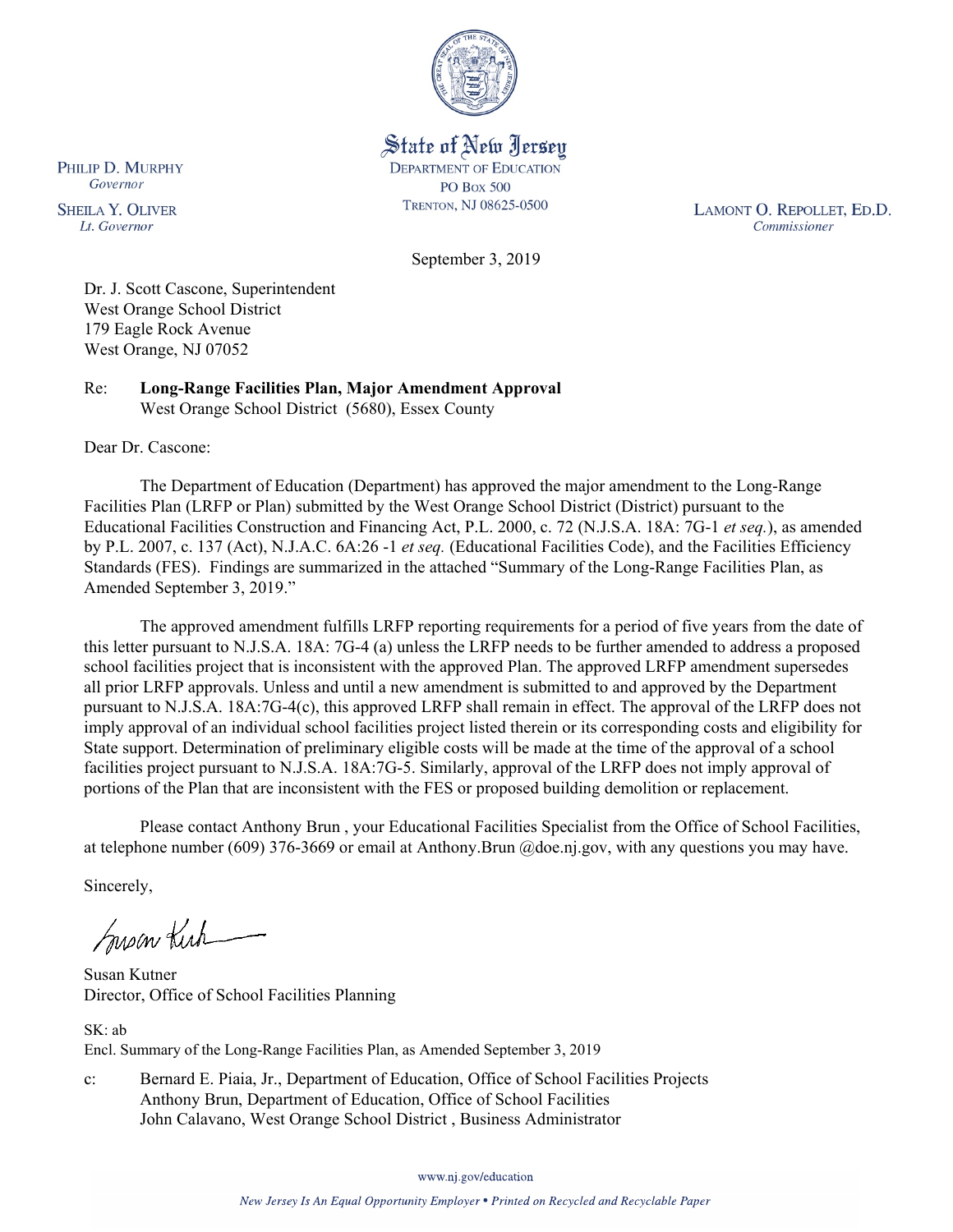# **West Orange School District (5680) Summary of the Long-Range Facilities Plan, as Amended September 3, 2019**

The Department of Education (Department) has completed its review of the major amendment to the Long-Range Facilities Plan (LRFP or Plan) submitted by the West Orange School District (District) pursuant to the Educational Facilities Construction and Financing Act, P.L. 2000, c. 72 (N.J.S.A. 18A: 7G-1 *et seq.*), as amended by P.L. 2007, c. 137 (Act), N.J.A.C. 6A:26-1 et seq. (Educational Facilities Code), and the Facilities Efficiency Standards (FES).

The following provides a summary of the District's approved amended LRFP. The summary is based on the standards set forth in the Act, the Educational Facilities Code, the FES, District-reported information in the Department's LRFP reporting system, and supporting documentation. The referenced reports in *italic* text are standard reports available on the Department's LRFP website.

### **1. Inventory Overview**

The District is classified as a Regular Operating District (ROD) for funding purposes. It provides services for students in grades PK-12.

The District identified existing and proposed schools, sites, buildings, rooms, and site amenities in its LRFP. Table 1 lists the number of existing and proposed district schools, sites, and buildings. Detailed information can be found in the *School Asset Inventory Report* and the *Site Asset Inventory Report.*

**As directed by the Department, school facilities projects that have received initial approval by the Department and have been approved by the voters, if applicable, are represented as "existing" in the LRFP.** Approved projects that include new construction and/or the reconfiguration/reassignment of existing program space are as follows: n/a.

# **Table 1: Number of Schools, School Buildings, and Sites**

|                                              | <b>Existing</b> | <b>Proposed</b> |
|----------------------------------------------|-----------------|-----------------|
| Number of Schools (assigned DOE school code) |                 |                 |
| Number of School Buildings <sup>1</sup>      |                 |                 |
| Number of Non-School Buildings <sup>2</sup>  |                 |                 |
| Number of Vacant Buildings                   |                 |                 |
| Number of Sites                              |                 |                 |

*1 Includes district-owned buildings and long-term leases serving students in district-operated programs 2 Includes occupied district-owned buildings not associated with a school, such as administrative or utility buildings*

Based on the existing facilities inventory submitted by the District:

- Schools using leased buildings (short or long-term):  $n/a$
- Schools using temporary classroom units (TCUs), excluding TCUs supporting construction: n/a
- Vacant/unassigned school buildings:  $n/a$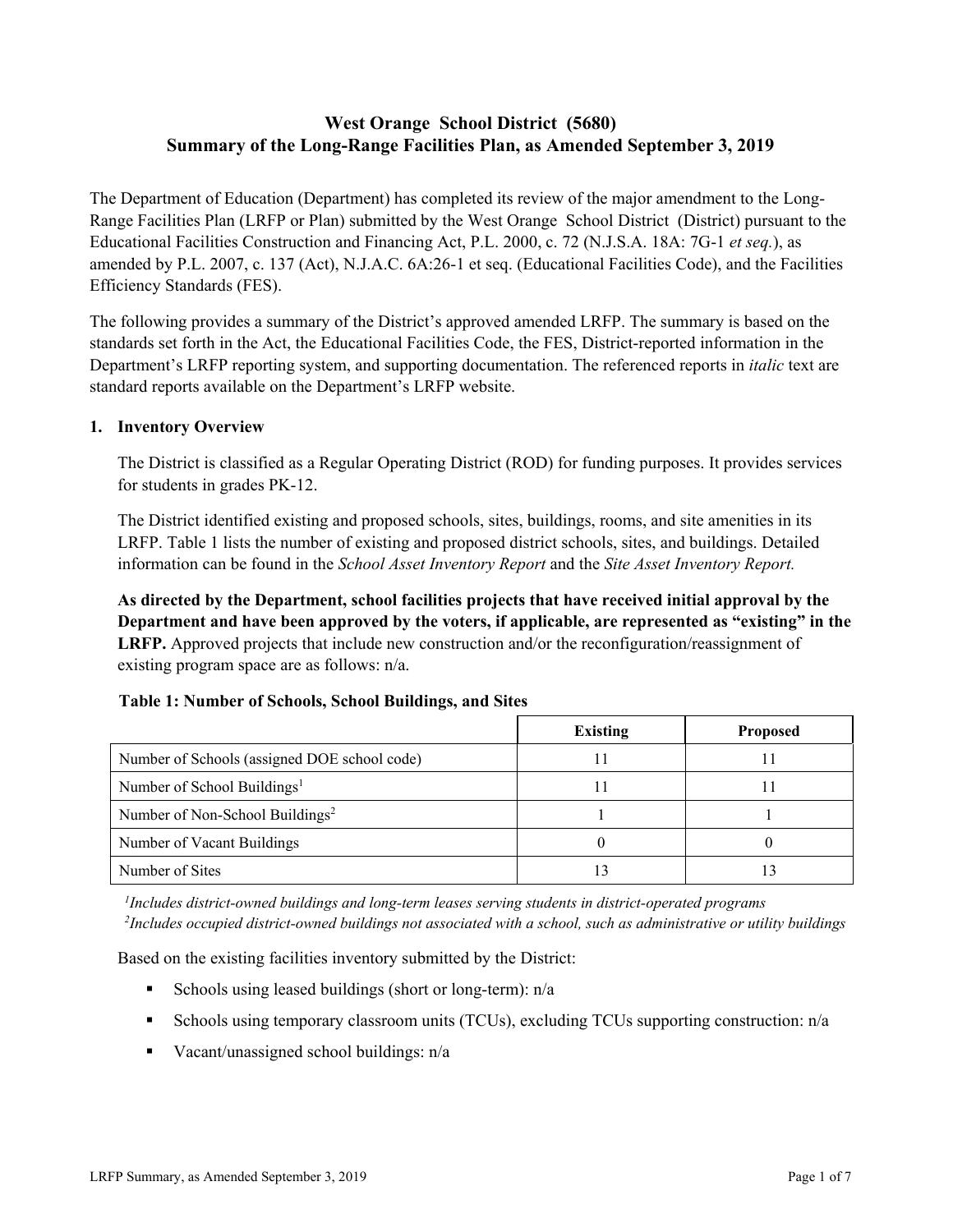**FINDINGS** The Department has determined that the proposed inventory is adequate for approval of the District's LRFP amendment. However, the LRFP determination does not imply approval of an individual school facilities project listed within the LRFP; the District must submit individual project applications for project approval.

# **2. District Enrollments**

The District determined the number of students, or "proposed enrollments," to be accommodated for LRFP planning purposes on a district-wide basis and in each school.

The Department minimally requires the submission of a standard cohort-survival projection using historic enrollment data from the Application for School State Aid (ASSA) or NJ Smart. The cohort-survival method projection method forecasts future students based upon the survival of the existing student population as it moves from grade to grade. A survival ratio of less than 1.00 indicates a loss of students, while a survival ratio of more than 1.00 indicates the class size is increasing. For example, if a survival ratio tracking first to second grade is computed to be 1.05, the grade size is increasing by 5% from one year to the next. The cohort-survival projection methodology works well for communities with stable demographic conditions. Atypical events impacting housing or enrollments, such as an economic downturn that halts new housing construction or the opening of a charter or private school, typically makes a cohort-survival projection less reliable.

### **Proposed enrollments are based on a standard cohort-survival enrollment projection.**

Adequate supporting documentation was submitted to the Department to justify the proposed enrollments. Table 2 provides a comparison of existing and projected enrollments. All totals include special education students.

| <b>Grades</b>                | <b>Existing Enrollments</b><br>2018-19 School Year | <b>District Proposed Enrollments</b><br>2023-24 School Year |
|------------------------------|----------------------------------------------------|-------------------------------------------------------------|
| PK (excl. private providers) | 16                                                 | 23                                                          |
| Grades K-5                   | 2,954                                              | 2,621                                                       |
| Grades 6-8                   | 1,508                                              | 1,362                                                       |
| Grades 9-12                  | 2,116                                              | 2.075                                                       |
| <b>Totals K-12</b>           | 6,594                                              | 6,081                                                       |

### **Table 2: Enrollments**

**FINDINGS** The Department has determined the District's proposed enrollments to be acceptable for approval of the District's LRFP amendment. The Department will require a current enrollment projection at the time an application for a school facilities project is submitted incorporating the District's most recent enrollments in order to verify that the LRFP's planned capacity is appropriate for the updated enrollments.

### **3. District Practices Capacity**

Based on information provided in the room inventories, *District Practices Capacity* was calculated for each school building to determine whether adequate capacity is proposed for the projected enrollments based on district scheduling and class size practices. The capacity totals assume instructional buildings can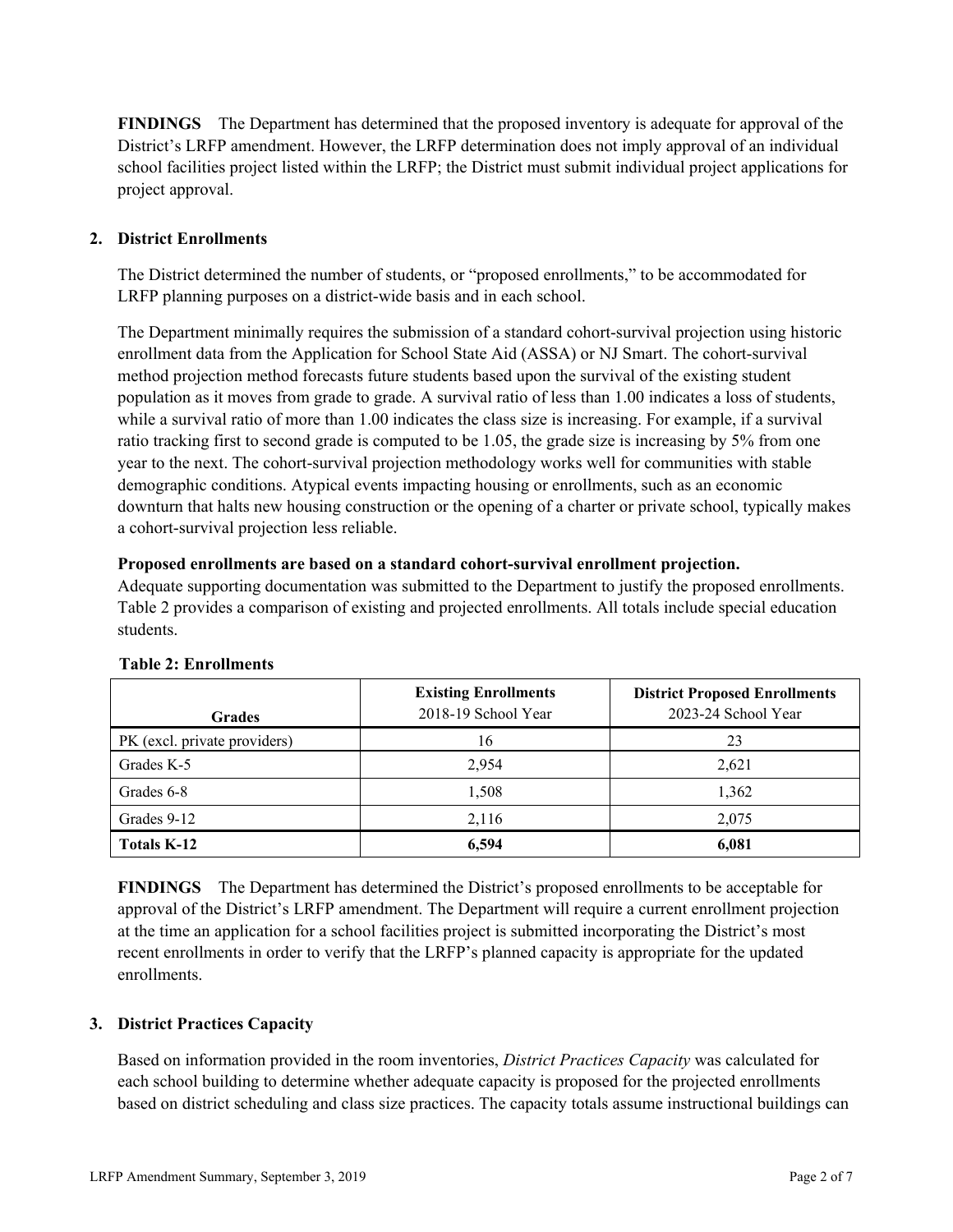be fully utilized regardless of school sending areas, transportation, and other operational issues. The calculations only consider district-owned buildings and long-term leases; short term leases and temporary buildings are excluded. A capacity utilization factor of 90% for classrooms serving grades K-8 and 85% for classrooms serving grades 9-12 is applied in accordance with the FES. No capacity utilization factor is applied to preschool classrooms.

In certain cases, districts may achieve adequate District Practices Capacity to accommodate enrollments but provide inadequate square feet per student in accordance with the FES, resulting in educational adequacy issues and "Unhoused Students." Unhoused students are considered in the "Functional Capacity" calculations used to determine potential State support for school facilities projects and are analyzed in Section 4.

Table 3 provides a summary of proposed enrollments and existing and proposed District-wide capacities. Detailed information can be found in the LRFP website reports titled *FES and District Practices Capacity Report, Existing Rooms Inventory Report, and Proposed Rooms Inventory Report.*

| <b>Grades</b>          | <b>Proposed</b><br><b>Enrollments</b> | <b>Existing</b><br><b>District</b><br><b>Practices</b><br>Capacity | <b>Existing</b><br>Deviation* | <b>Proposed</b><br><b>District</b><br><b>Practices</b><br>Capacity | <b>Proposed</b><br>Deviation* |
|------------------------|---------------------------------------|--------------------------------------------------------------------|-------------------------------|--------------------------------------------------------------------|-------------------------------|
| Elementary (PK-5)      | 2,644                                 | 2,718.30                                                           | 74.30                         | 2,718.30                                                           | 74.30                         |
| Middle $(6-8)$         | 1,362                                 | 1,417.60                                                           | 55.60                         | 1,417.60                                                           | 55.60                         |
| High $(9-12)$          | 2,075                                 | 2,088.45                                                           | 13.45                         | 2,088.45                                                           | 13.45                         |
| <b>District Totals</b> | 6,081                                 | 6,224.35                                                           | 143.35                        | 6,224.35                                                           | 143.35                        |

**Table 3: District Practices Capacity Analysis**

*\* Positive numbers signify surplus capacity; negative numbers signify inadequate capacity. Negative values for District Practices capacity are acceptable for approval if proposed enrollments do not exceed 100% capacity utilization.*

Considerations:

- Based on the proposed enrollments and existing room inventories, the District is projected to have inadequate capacity for the following grade groups, assuming all school buildings can be fully utilized: n/a
- Adequate justification has been provided by the District if the proposed capacity for a school significantly deviates from the proposed enrollments. Generally, surplus capacity is acceptable for LRFP approval if additional capacity is not proposed through new construction.

**FINDINGS**The Department has determined that proposed District capacity, in accordance with the proposed enrollments, is adequate for approval of the District's LRFP amendment. The Department will require a current enrollment projection at the time an application for a school facilities project is submitted, incorporating the District's most recent Fall Enrollment Report, in order to verify that the LRFP's planned capacity meets the District's updated enrollments.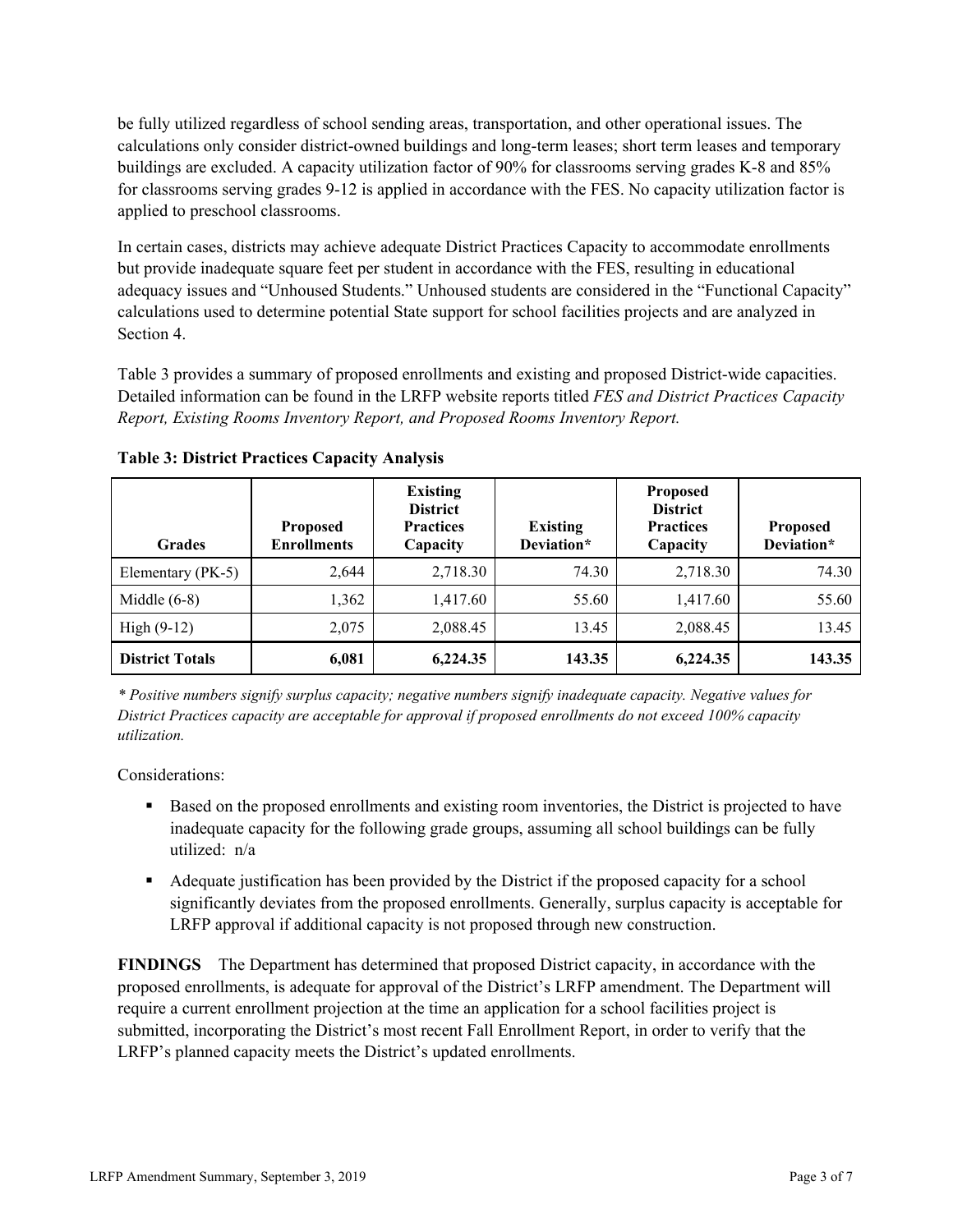### **4. New Construction Funding Eligibility**

*Functional Capacity* was calculated and compared to the proposed enrollments to provide a preliminary estimate of Unhoused Students and new construction funding eligibility.

*Functional Capacity* is the adjusted gross square footage of a school building *(total gross square feet minus excluded space)* divided by the minimum area allowance per full-time equivalent student for the grade level contained therein. *Unhoused Students* is the number of students projected to be enrolled in the District that exceeds the Functional Capacity of the District's schools pursuant to N.J.A.C. 6A:26-2.2(c). *Excluded Square Feet* includes (1) square footage exceeding the FES for any pre-kindergarten, kindergarten, general education, or self-contained special education classroom; (2) grossing factor square footage *(corridors, stairs, mechanical rooms, etc.)* that exceeds the FES allowance, and (3) square feet proposed to be demolished or discontinued from use. Excluded square feet may be revised during the review process for individual school facilities projects.

Table 4 provides a preliminary assessment of the Functional Capacity, Unhoused Students, and Estimated Maximum Approved Area for Unhoused Students for each FES grade group. The calculations exclude temporary facilities and short-term leased buildings. School buildings proposed for whole or partial demolition or reassignment to a non-school use are excluded from the calculations pending project application review. If a building is proposed to be reassigned to a different school, the square footage is applied to the proposed grades after reassignment. Buildings that are not assigned to a school are excluded from the calculations. In addition, only preschool students eligible for state funding (former ECPA students) are included. Detailed information concerning the calculations can be found in the *Functional Capacity and Unhoused Students Report* and the *Excluded Square Footage Report.*

|                                                | $PK/K-5$  | $6 - 8$  | $9-12$   | <b>Total</b> |
|------------------------------------------------|-----------|----------|----------|--------------|
| PK Eligible Students/K-12 Proposed Enrollments | 2,644     | 1,362    | 2,075    |              |
| FES Area Allowance (SF/student)                | 125.00    | 134.00   | 151.00   |              |
| <b>Prior to Completion of Proposed Work:</b>   |           |          |          |              |
| <b>Existing Gross Square Feet</b>              | 325,931   | 266,332  | 339,942  | 932,205      |
| Adjusted Gross Square Feet                     | 313,532   | 252,117  | 332,559  | 898,208      |
| <b>Adjusted Functional Capacity</b>            | 2,508.26  | 1,881.47 | 2,202.38 |              |
| Unhoused Students                              | 120.74    | 0.00     | 0.00     |              |
| Est. Max. Area for Unhoused Students           | 15,093.00 | 0.00     | 0.00     |              |
| <b>After Completion of Proposed Work:</b>      |           |          |          |              |
| Gross Square Feet                              | 325,931   | 266,332  | 339,942  | 932,205      |
| New Gross Square Feet                          | $\theta$  | $\theta$ | $\theta$ | $\theta$     |
| Adjusted Gross Square Feet                     | 313,532   | 252,117  | 332,559  | 898,208      |
| <b>Functional Capacity</b>                     | 2,508.26  | 1,881.47 | 2,202.38 |              |
| Unhoused Students after Construction           | 120.74    | 0.00     | 0.00     |              |
| Est. Max. Area Remaining                       | 15,093.00 | 0.00     | 0.00     |              |

### **Table 4: Estimated Maximum Approved Area for Unhoused Students**

Facilities used for non-instructional or non-educational purposes are ineligible for State support under the Act. However, projects for such facilities shall be reviewed by the Department to determine whether they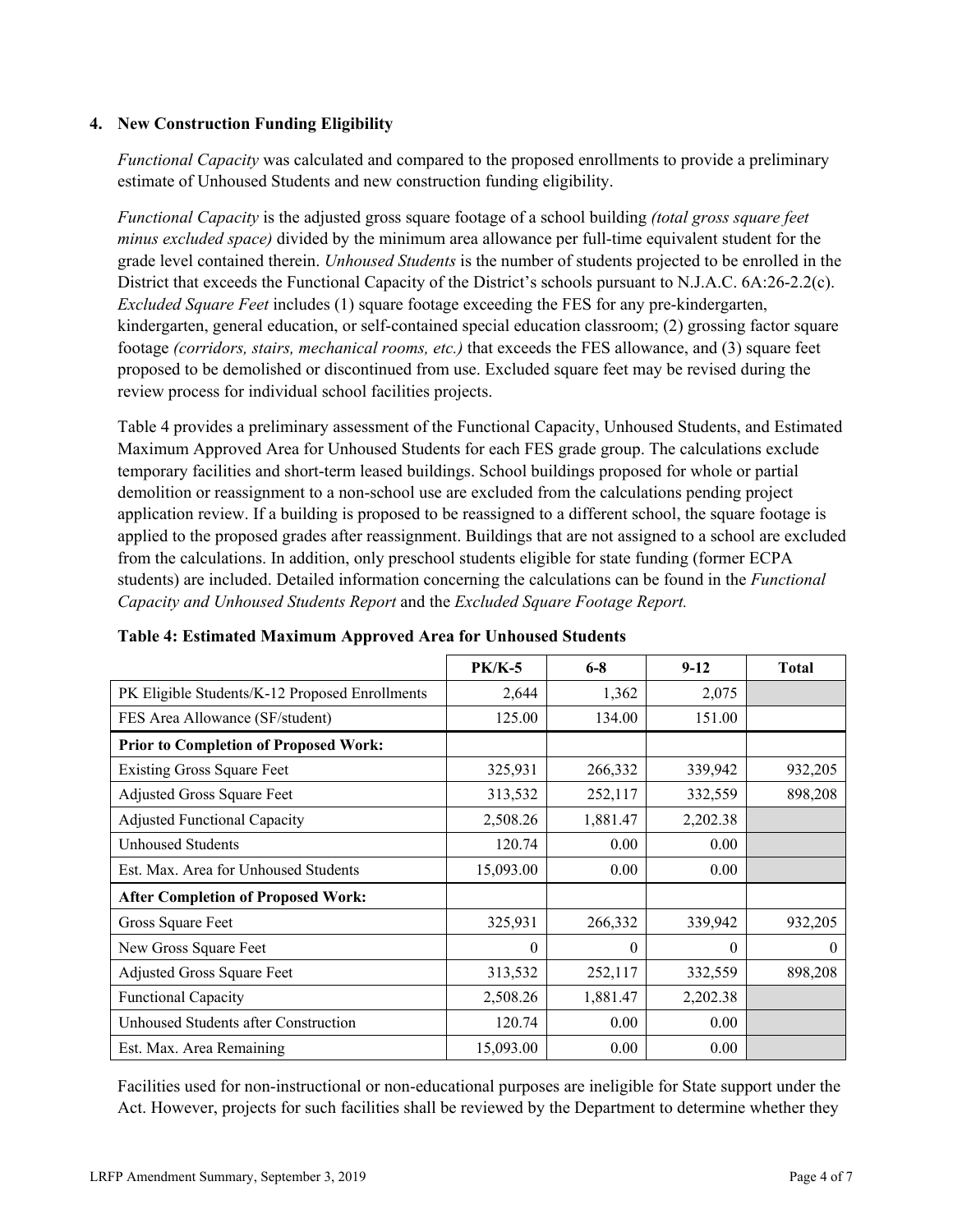are consistent with the District's LRFP and whether the facility, if it is to house students (full or part time) conforms to educational adequacy requirements. These projects shall conform to all applicable statutes and regulations.

Estimated costs represented in the LRFP by the District are for capital planning purposes only. The estimates are not intended to represent preliminary eligible costs or final eligible costs of approved school facilities projects.

Considerations:

- The District does not have approved projects pending completion, as noted in Section 1, that impact the Functional Capacity calculations.
- The Functional Capacity calculations *exclude* square feet proposed for demolition or discontinuation for the following FES grade groups and school buildings pending a feasibility study and project review: n/a.
- Based on the preliminary assessment, the District has Unhoused Students prior to the completion of proposed work for the following FES grade groups: PK-5.
- New construction is proposed for the following FES grade groups:  $n/a$ .
- **Proposed new construction exceeds the estimated maximum area allowance for Unhoused** Students prior to the completion of the proposed work for the following grade groups: n/a.
- The District, based on the preliminary LRFP assessment, will have Unhoused Students after completion of the proposed LRFP work. If the District is projected to have Unhoused Students, adequate justification has been provided to confirm educational adequacy in accordance with Section 6 of this determination.

**FINDINGS** Functional Capacity and Unhoused Students calculated in the LRFP are preliminary estimates. Preliminary Eligible Costs (PEC) and Final Eligible Costs (FEC) will be included in the review process for specific school facilities projects. A feasibility study undertaken by the District is required if building demolition or replacement is proposed per N.J.A.C. 6A:26-2.3(b)(10).

# **5. Proposed Work**

The District assessed program space, capacity, and physical plant deficiencies to determine corrective actions. Capital maintenance, or *"system actions,"* address physical plant deficiencies due to operational, building code, and /or life cycle issues. Inventory changes, or *"inventory actions,*" add, alter, or eliminate sites, site amenities, buildings, and/or rooms.

The Act (N.J.S.A. 18A:7G-7b) provides that all school facilities shall be deemed suitable for rehabilitation unless a pre-construction evaluation undertaken by the District demonstrates to the satisfaction of the Commissioner that the structure might pose a risk to the safety of the occupants even after rehabilitation or that rehabilitation is not cost-effective. Pursuant to N.J.A.C. 6A:26-2.3(b)(10), the Commissioner may identify school facilities for which new construction is proposed in lieu of rehabilitation for which it appears from the information presented that new construction is justified, provided, however, that for such school facilities so identified, the District must submit a feasibility study as part of the application for the specific school facilities project. The cost of each proposed building replacement is compared to the cost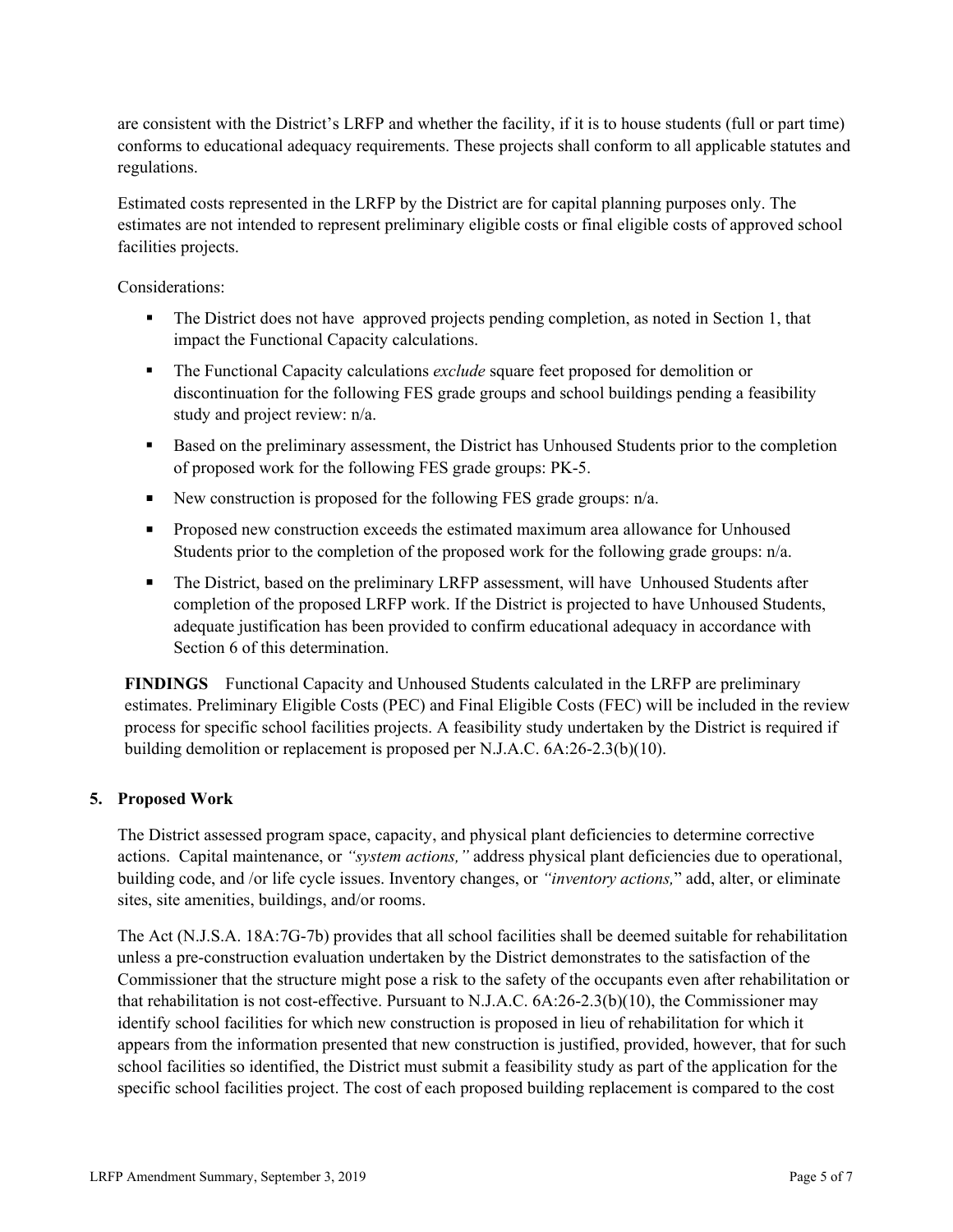of additions or rehabilitation required to eliminate health and safety deficiencies and to achieve the District's programmatic model.

Table 5 lists the scope of work proposed for each school based on the building(s) serving their student population. Detailed information can be found in the LRFP website reports titled *"School Asset Inventory," "LRFP Systems Actions Summary," and "LRFP Inventory Actions Summary."*

With the completion of the proposed work, the following schools are proposed to be eliminated:  $n/a$ ; the following schools are proposed to be added: n/a .

| <b>Proposed Scope of Work</b>                                                                  | <b>Applicable Schools</b>            |
|------------------------------------------------------------------------------------------------|--------------------------------------|
| Renovation only (no new construction)                                                          |                                      |
| System actions only (no inventory actions)                                                     | West Orange High School (050)        |
|                                                                                                | Edison Middle School (070)           |
|                                                                                                | Roosevelt Middle School (090)        |
|                                                                                                | Gregory Elementary School (120       |
|                                                                                                | Hazel Elementary School (130         |
|                                                                                                | Mt. Pleasant Elementary School (140) |
|                                                                                                | Kelly Elementary School (150)        |
|                                                                                                | Redwood Elementary School (160)      |
|                                                                                                | St. Cloud Elementary School (170)    |
|                                                                                                | Washington Elementary School (180)   |
| Existing inventory actions only (no systems actions)                                           | n/a                                  |
| Systems and inventory changes                                                                  | n/a                                  |
| <b>New construction</b>                                                                        |                                      |
| Building addition only (no systems or existing inventory actions)                              | n/a                                  |
| Renovation and building addition (system, existing inventory,<br>and new construction actions) | n/a                                  |
| New building on existing site                                                                  | n/a                                  |
| New building on new or expanded site                                                           | n/a                                  |
| Site and building disposal (in addition to above scopes)                                       |                                      |
| Partial building demolition                                                                    | n/a                                  |
| Whole building demolition                                                                      | n/a                                  |
| Site and building disposal or discontinuation of use                                           | n/a                                  |

# **Table 5. School Building Scope of Work**

**FINDINGS** The Department has determined that the proposed work is adequate for approval of the District's LRFP amendment. However, Department approval of proposed work in the LRFP does not imply the District may proceed with a school facilities project. The District must submit individual project applications with cost estimates for Department project approval. Both school facilities project approval and other capital project review require consistency with the District's approved LRFP.

# **6. Proposed Room Inventories and the Facilities Efficiency Standards**

The District's proposed school buildings were evaluated to assess general educational adequacy in terms of compliance with the FES area allowance pursuant to N.J.A.C. 6A:26-2.2 and 2.3.